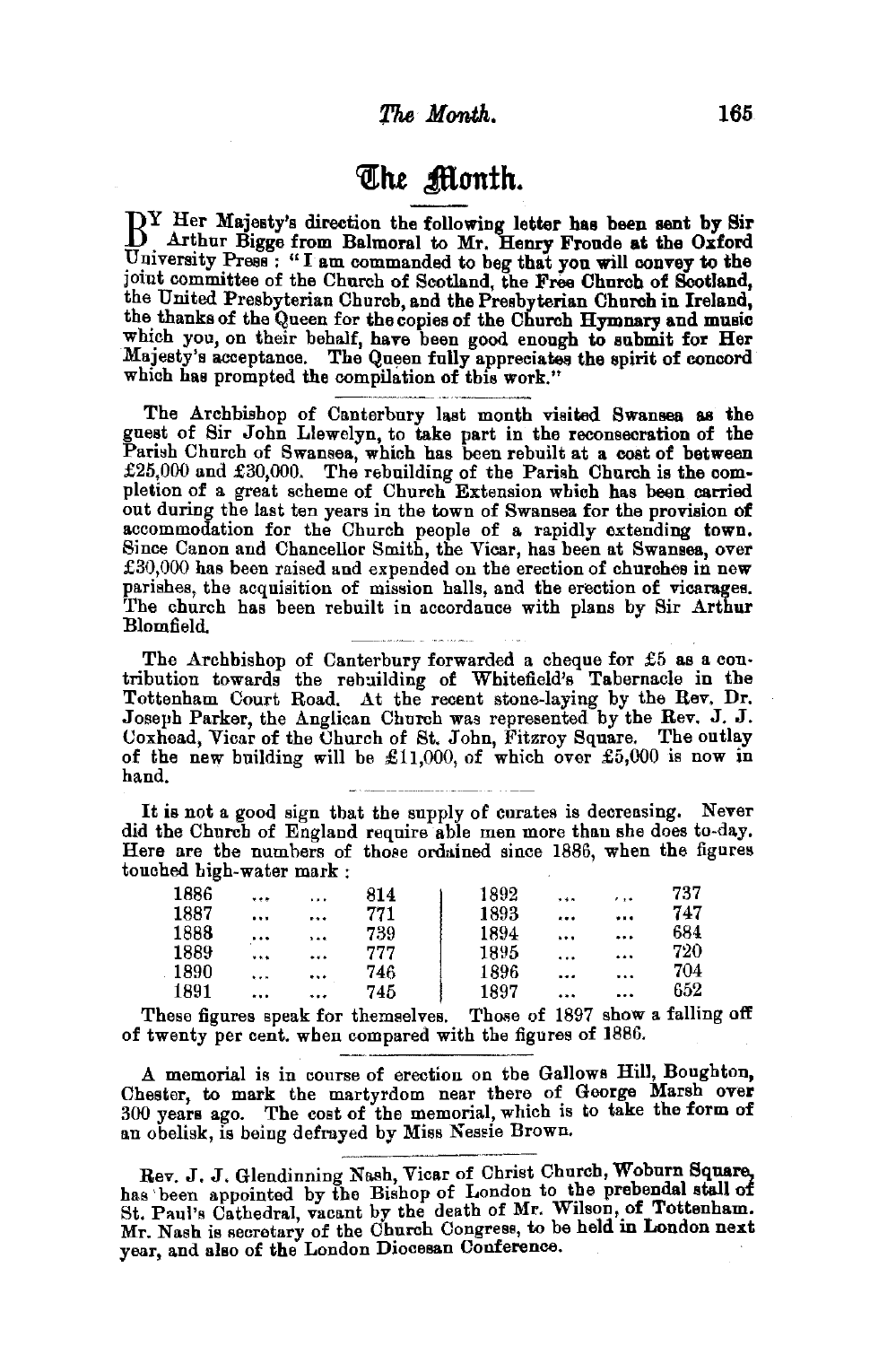The Dean Vaughan memorial church is to be built on a site at Kensal Rise, and is estimated to cost  $£7,500$ . Messrs. J. E. K. and J. P. Cutt's plans were approved on Saturday at a meeting of the committee at Church House.

. The Bishop of Liverpool has forbidden the Vicar of St. Thomas's, in that city (of which Mr. Gladstone was patron),  $t \mapsto$  hear confession, except in the case of sick people who voluntarily chose to confess some burden which lay on their minds.

A copy of the celebrated Mazarin or Gutenberg Bible, from the wellknown library of the Rev. W. Makellar, was sold quite recently at Messrs. Sotheby's for £2,950.

It is the first printed edition of the Bible, and the earliest book printed with movable metal types.

The new organ, costing  $£6,000$ , was dedicated at Lincoln Cathedral on November 17, in the presence of a congregation numbering nearly  $5,000$ persons.

The Rev. C. H. H. Wright, D.D., late Incumbent of St. John's, Liverpool, has been appointed Clerical and General Superintendent of the Protestant Reformation Society. Dr. Wright was Bampton Lecturer in 1878, has a European reputation as a Hebrew scholar, and is the author of several works of great value. No better choice could have been made, and the society is certainly fortunate in securing the services of so distinguished a scholar.

Mr. F. C. Arkwright, of Willersley Castle, has presented to the Eccle-<br>siastical Commissioners a vicarage-house of the value of £3,000 for the<br>use of the incumbent of Cromford, Derbyshire. The Commissioners have decided to place a sum of £1,000 to the credit of the living, and to apply the interest, £30, in augmentation of the vicar's income.

The first British missionaries to start for work in the Soudan, under the auspices of the C.M.S., the Rev. Dr. Sterling and the Rev. Douglas M. Thornton, have left London. At Cairo these two pioneers will be joined by Dr. Francis John Harpur, the C.M.S. senior medical officer in Egypt, who will accompany them to Khartoum, and possibly beyond.

## APPEALS AND BEQUESTS.

للمرابط المتعا

The Bishop of Barbados, who is coming to England next month, by doctor's orders, to get the best advice he can for the severe disease from which he is suffering, writes to the press appealing for his poor St. Vincent people, as he will be unable when he is over here to go about pleading for them. The picture which he draws of the distress in the West Indian Islands is a very sad one, and he points out that the disestablishment of the Church there, except in Barbados and Trinidad, where there is a concurrent endowment, renders the work of relief and support of the Church most difficult.

The Archbishop of Canterbury has made a grant of  $\pounds1,000$  from the Marriott Bequest to the Missions to Seamen towards the endowment of its efforts in the Diocese of Canterbury. The Society maintains a chaplain, etc., for the shipping and light vessels in the Downs, and three readers, etc., with two honorary chaplains, for seafaring men at Deal, Dover, Margate, Whitstable, and Broadstairs in the Archbishop's Diocese,